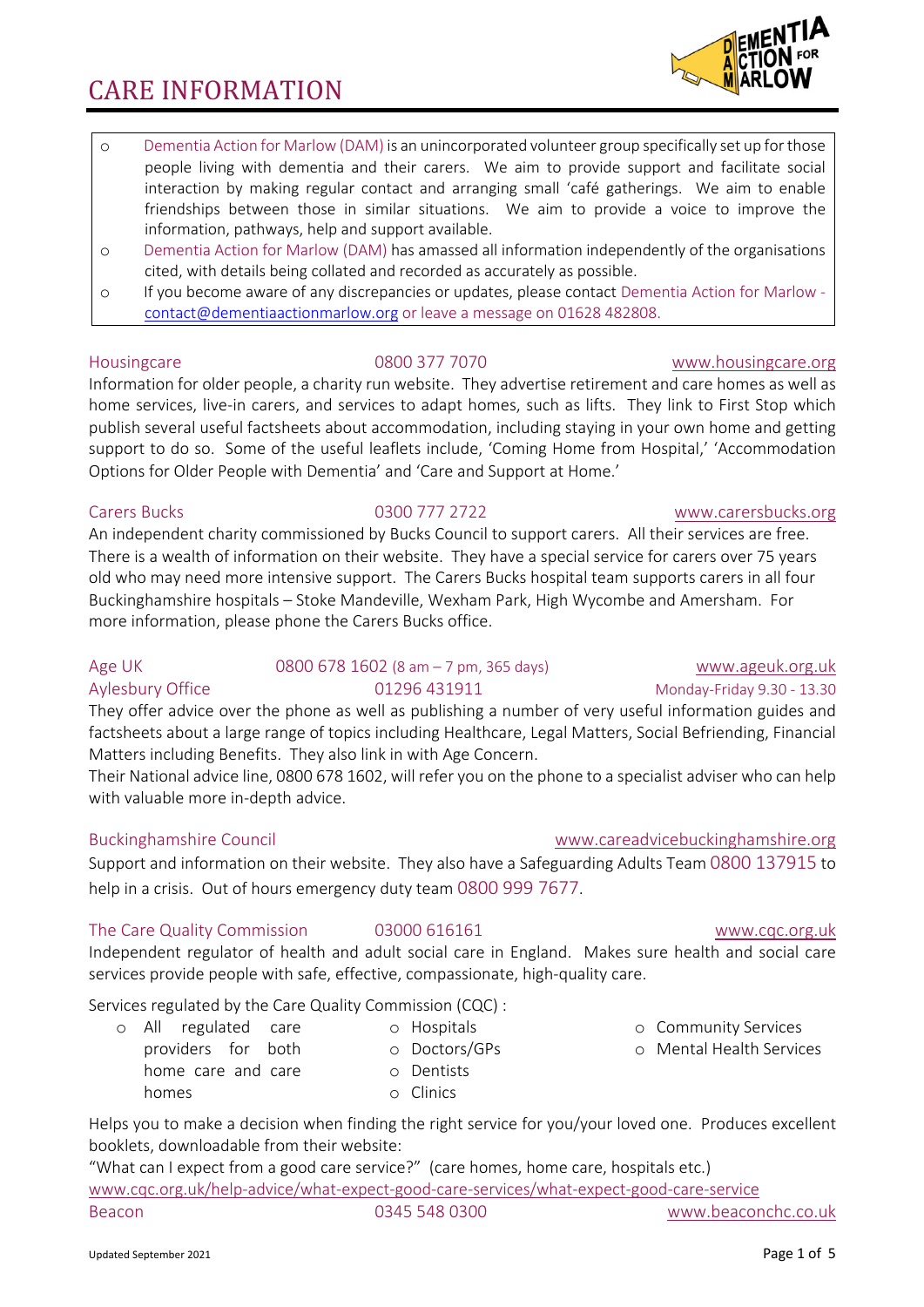

### Advice on Continuing Healthcare

Continuing Care – officially called NHS Continuing Healthcare – is a fully-funded package of care that some people are entitled to receive as a result of disability, accident or illness. It covers the full cost of the person's care and residential accommodation. NHS Continuing Healthcare funding is available to adults living in England who have particularly intense, complex or unpredictable care needs. Unlike local authority care, or what is known as Social Care Funding, it is not means tested.

Contact their Information and Advice Service for up to 90 minutes of free advice from trained staff. Expert advisers can answer questions on any aspect of NHS Continuing Healthcare. Help has been given to thousands of people to understand the eligibility criteria, navigate the assessment process, understand the Decision Support Tool and the assessment, review a decision, or begin an appeal.

The independent website www.carehome.co.uk is an invaluable source of information and lists all care homes by location. Below are the care homes in or close to Marlow.

# CARE HOMES OFFERING DEMENTIA CARE

Cliveden Manor 01628 401100 210 Little Marlow Road, Marlow, SL7 1HX www.signature-care-homes.co.uk/communities/ buckinghamshire/ cliveden-manor Residential, dementia specialist, nursing and respite care.

Sir Aubrey Ward House 01628 890150 Prospect Road, Marlow, SL7 2PJ www.fremantletrust.org/sir-aubrey-ward-house Residential, dementia care.

White Lodge 01628 898281 Bisham Road, Bisham, Marlow, SL7 1RP www.whitelodgecare.com Residential, dementia care.

Brook House 01628 528228 28 The Green, Wooburn Green, HP10 0EJ www.carehome.co.uk Privately owned nursing care. Local Authority rates accepted.

Harwood House 01628 478000 Spring Lane, Cookham, SL6 6PW www.harwoodhouse.co.uk A luxury nursing home offering dementia care and respite.

Kingfishers 01628 520020 Fieldhead Gardens, Bourne End, SL8 5RA www.kingfishersnursinghome.co.uk Dementia care, nursing.

Clara Court 0333 4343017 21 Courthouse Road, Maidenhead, SL6 6PW www.careuk.com/care-homes/clara-courtmaidenhead Residential and dementia care.

Chiltern Grange 01494 480200 Ibstone Road, Stokenchurch, HP14 3GG www.porthaven.co.uk Residential, Specialist Dementia, nursing and respite care.

Gracewell 01494 419277 The Row, Lane End, HP14 3JS www.gracewell.co.uk Residential dementia specialist, nursing and respite care.

Henley Manor 01491 455294 Mill Lane, Henley, Oxon, RG9 4HD www.hallmarkcarehomes.co.uk Residential, nursing, dementia specialist and respite care.

Sunrise of Beaconsfield 01494 739600 30-34 Station Road, Beaconsfield, HP9 1AB www.sunrise-care.co.uk Residential, dementia specialist and respite care.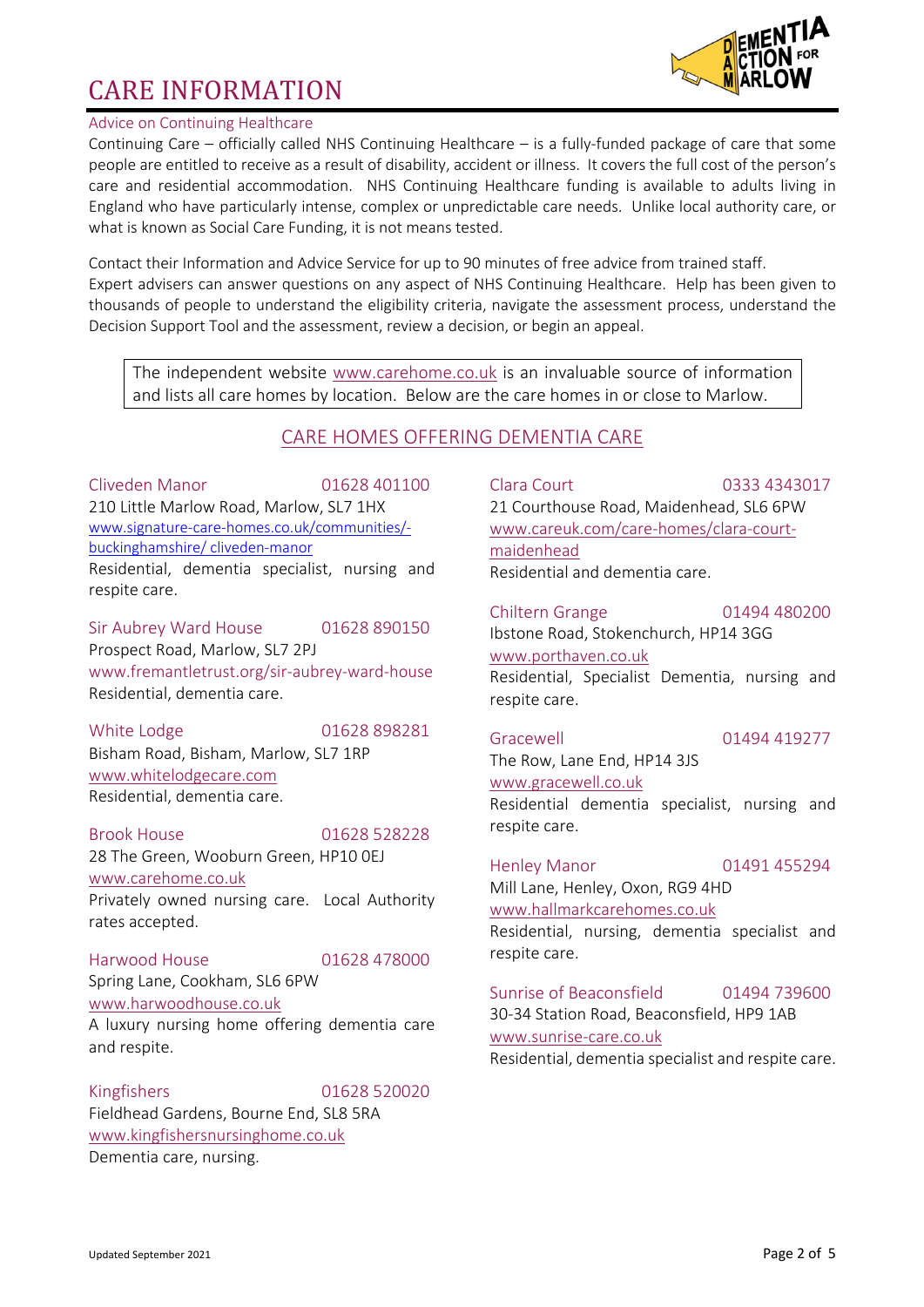

# CARE HOMES OFFERING DEMENTIA NURSING (advanced, challenging behaviour)

Catherine Court 0333 4343010 Cressex Road, High Wycombe, HP12 4QF www.careuk.com/care-homes/catherine-courthigh-wycombe

Apple Hill 01628 823200 Henley Road, Hurley, SL6 5LH www.applehill.org.uk

# OTHER CARE HOMES

Meadowside 07516 776920//01628 898068 202 Little Marlow Road, Marlow, SL7 1HX enquiries@meadowsidecarehome.co.uk Residential, respite and day care.

Chilterns Manor 01628 528676 Northern Heights, Bourne End, SL8 5LE www.cmanor.co.uk Assisted living.

Bradbury House 01494 671780 Windsor End, Beaconsfield, HP9 2JW www.bradburyhouse.co.uk Assisted living and also day care.

# HOME CARE – HELPING PEOPLE TO STAY AT HOME

| o Domiciliary Care     | - Hourly, drop-in care. You arrange when and how long you need them for.     |
|------------------------|------------------------------------------------------------------------------|
| o Live-in care managed | - These providers offer a fully managed service, employing the carers whilst |
|                        | they are with you.                                                           |

- o Live-in care unmanaged These providers are an introduction agency you employ the carers.
- o Live-in care regulated Regulated and inspected by the CQC.
- o Live-in care unregulated Not regulated or inspected by the CQC.

### DOMICILIARY CARE – Hourly drop-in

### Home Instead, Bourne End 01494 411268 www.homeinstead.co.uk/ buckinghamshire-south Home Independence, recovery, support, companionship, personal care, dementia care. Managed and regulated.

Halcyon Homecare, Maidenhead 01628 298262 www.halcyonhomecare.co.uk

Companionship, personal care, medication support, meal prep. Managed and regulated. They will come to Marlow central only.

#### Henley Care 01491 842915 www.henleycare.co.uk

Henley Care offers bespoke care plans including qualified nurses for nursing care, as well as carers to support with all aspects of personal care and day-to-day living. Visits can last anything between 1 hour to live-in. Respite and overnight care is also offered.

### Radfield Care, High Wycombe 01494 809718 www.radfieldhomecare.co.uk

Medication support, housework, meal prep, getting out and about, dementia care. Also offer respite care to carers. Managed and regulated.

They offer care in your home by qualified carers. They have a small team, so will aim to give you the same carer each time and allow you to choose the person you want. Care can be anything from 1 hour to live-in.

#### Updated September 2021 Page 3 of 5

#### Visiting Angels 01628 308333 www.visiting-angels.co.uk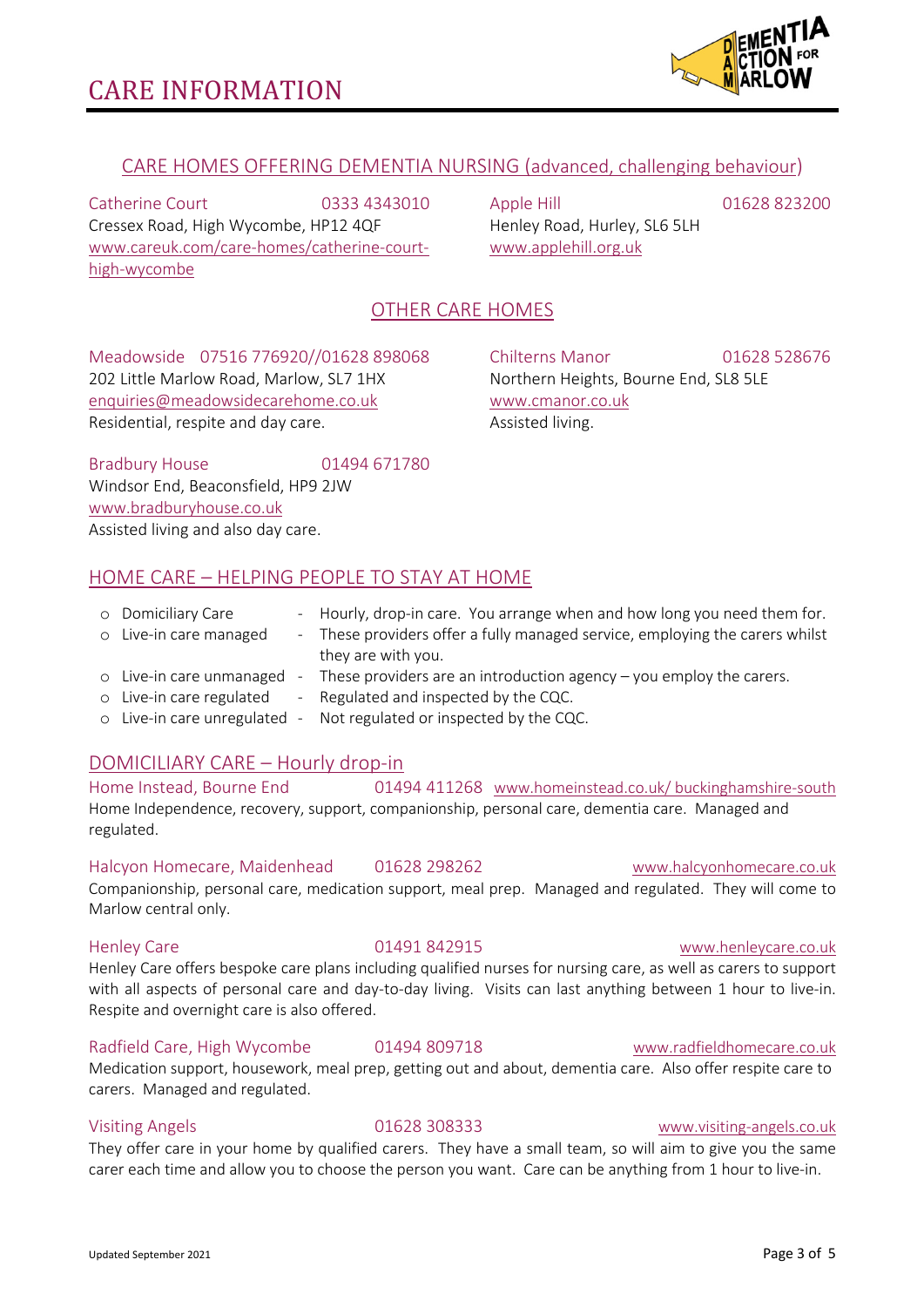# Hub Care Support 01494 774888 www.hubcaresupport.co.uk

Hub Care is an introductory service offering trained, insured and accredited self-employed Carers/Personal Assistants. If you call Hub with your support requirements they will contact the Personal Assistants in your area to see who has availability. Within 2 days Hub will forward you profiles of who is available, and then you choose who you would like to meet. Their Personal Assistants are all self-employed and your ongoing relationship is with them and not the office. Hub's Personal Assistants can provide support from 1 hour per week to 24-hour live-in care and can assist with tasks such as cleaning/shopping/personal care/laundry/companionship/overnight support meal/preparation/appointments etc.

Long established company, offering hourly care and also live-in care, run by Greg Renk.

# LIVE-IN CARE - Carer lives in client's home

Ashridge Home Care Limited 01494 917344 www.ashridgehomecare.co.uk Dementia care, care for many conditions, rehabilitation to palliative/end-of-life care. Managed and regulated.

Eximius 01494 424222 www.eximiussupport.uk Offering live-in care for people who need help and support, specialising in Dementia and other conditions. info@eximiussupport.uk

### Oxford Aunts Care Limited 01865 791017 www.oxfordaunts.co.uk

Specialist dementia care, care for most conditions, rehabilitation, and companionship through to palliative/end-of-life care. Ongoing and respite. Managed and regulated.

Pheonix Healthcare **2006** 0333 011 6226 www.pheonixhealthcare.co.uk

# DAY CENTRES (Contact centres directly for current status)

Princes Day Centre 01628 527024 Wakeman Road, Wooburn Green, SL8 5SX www.princescentre.org.uk Transport available Monday, Tuesday, Thursday and Friday 9 am  $-$  3 pm.

Offering live-in, palliative, home, respite and day care.

Princes Day Centre 01844 345105 Clifford Road, Princes Risborough, HP27 0DP www.princescentre.org.uk Transport available.

# Safe Haven Dementia Care 01494 854399

Totteridge Baptist Church, Hillary Road, High Wycombe, Bucks, HP13 7RA enquiries@safehavendementiacentre.co.uk https://safehavendementiacentre.co.uk

Bluebell Day Centre 07931 980597 71 Reading Road, Henley-on-Thames, RG9 1AX www.bluebellsdaycentre.org.uk Transport available.

Age Concern 01628 482883 38 Glade Road, Marlow, SL7 1DH www.marlowageconcern.org



Christies Care 01494 506300 www.christiescare.com